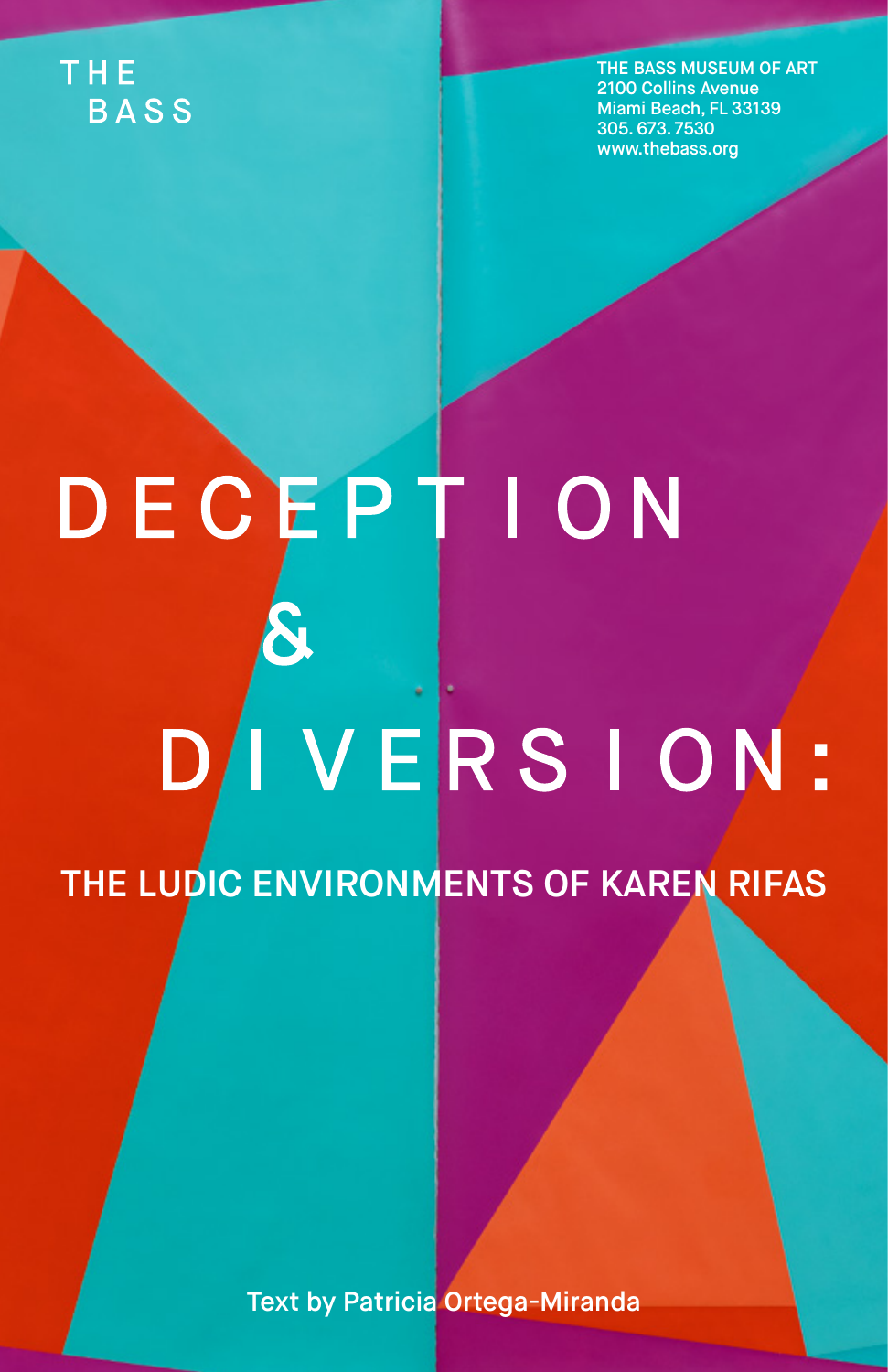Expanding through a more than thirty-year career, the artistic practice of Miami-based artist Karen Rifas has transformed and evolved following a nonlinear trajectory. Her solo exhibition at The Bass, *Deceptive Constructions* (2018), consolidates a lifelong exploration of space and perception through the use of geometric forms and primary structures.

In this exhibition, sculptural, architectural and two-dimensional works form part of a whole, where each piece appears to be linked through an invisible thread that weaves in the apparently extraneous and distant to reveal the interconnectivity of all things.

The works are carefully placed in relation to one another, incorporating and modifying built-in elements as active participants in the physical environment. Speaking about this exhibition she states: "The work here is site-specific, meaning I find things in the space that are appealing to me. It's meant so that when you walk into the space things start to line up. The arrangement of form lines up with the L-shape behind it, and the paintings on the wall reflect back into the space."1

Rifas' return to drawing in the early 2000s led to the bridging of different artistic media while engaging the experimental aesthetic vocabulary of ludic architecture. The juxtaposition of flat surfaces and three-dimensional geometric structures establish a connection between ordering systems and the beguiling contingencies of play, interactivity, and improvisation. Her most recent interventions find a precedent in earlier installations, especially in the use of red and black cords to create spatial arrangements within interior spaces. An exploration into the permeable and intangible qualities of physical structures had led Rifas to collaborate with dancers, creating immersive environments that prompted audiences to consider space as a system modified and mediated by bodies in motion.2

2 Her connections with dance have been noted in the accompanying text for the exhibition *Karen Rifas: Per Forms* at the Emerson Dorsch Gallery (2017). "Having danced as a child and later as a mother and grandmother of dancers, Rifas worked with choreographers to dramatize how her forms are perceived as solid even though they are only suggestions of mass."









<sup>1</sup> Extracted from the video component Karen Rifas: Deceptive Constructions. https://vimeo. com/302946346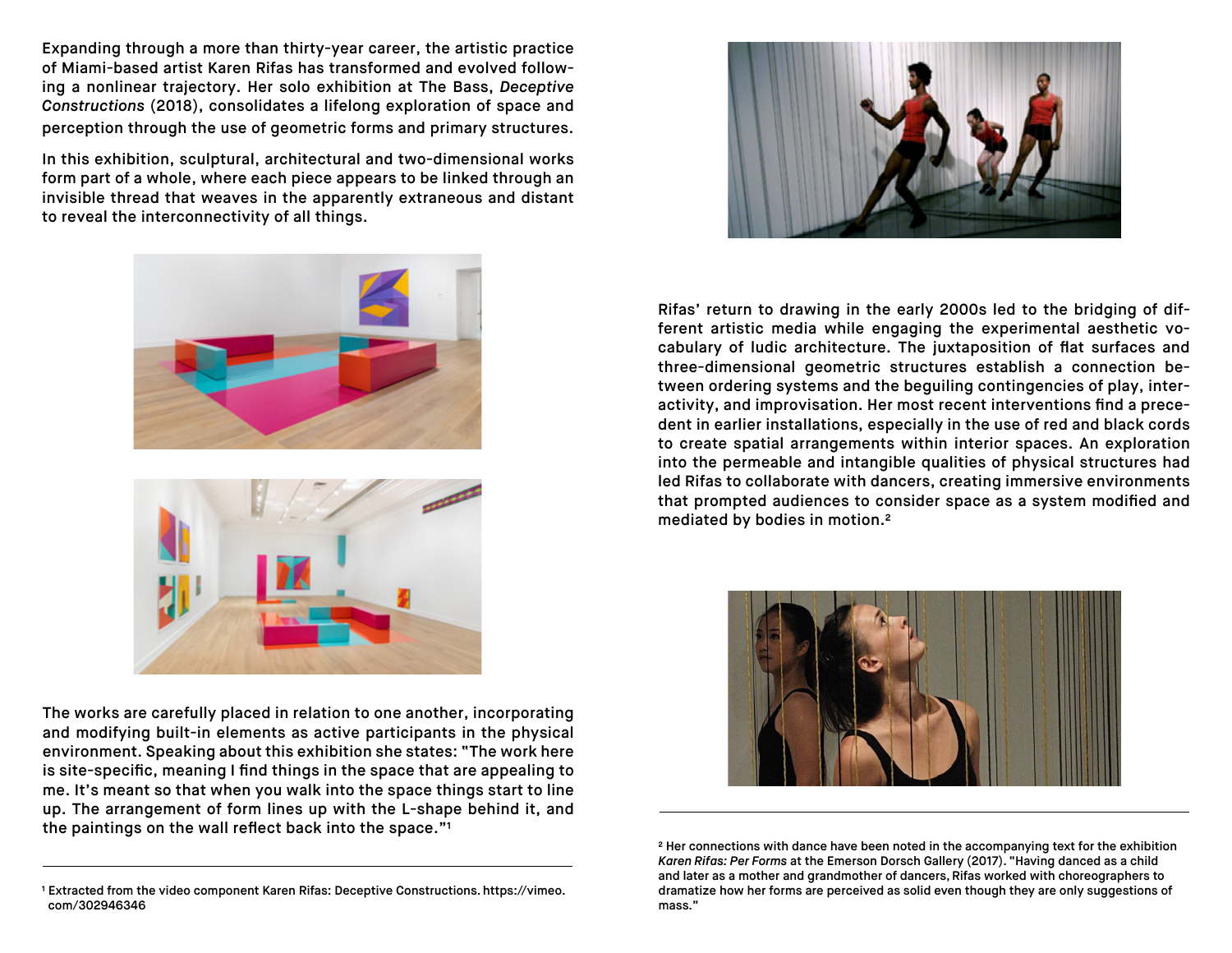

In *Interventions*, a site-specific installation from 2012, crisscrossed rows of red cord connect opposite sides of an entryway, while cutout geometric shapes on the walls rearrange the interior architectural structure, suggesting passages and openings through a play between positive and negative space. Another intervention in a gallery space meetinghouse in 2016, titled *Meetinghouse 8* for the gallery where it was installed—temporarily modifies architectural and decorative features of the exhibition rooms such as arches and windows. Geometric shapes and patterns of solid colors inserted onto walls, corners and entryways distort the visitor's sense of spatial order, compelling them to experience interior architectural structures through perceptual effects and optical illusions.

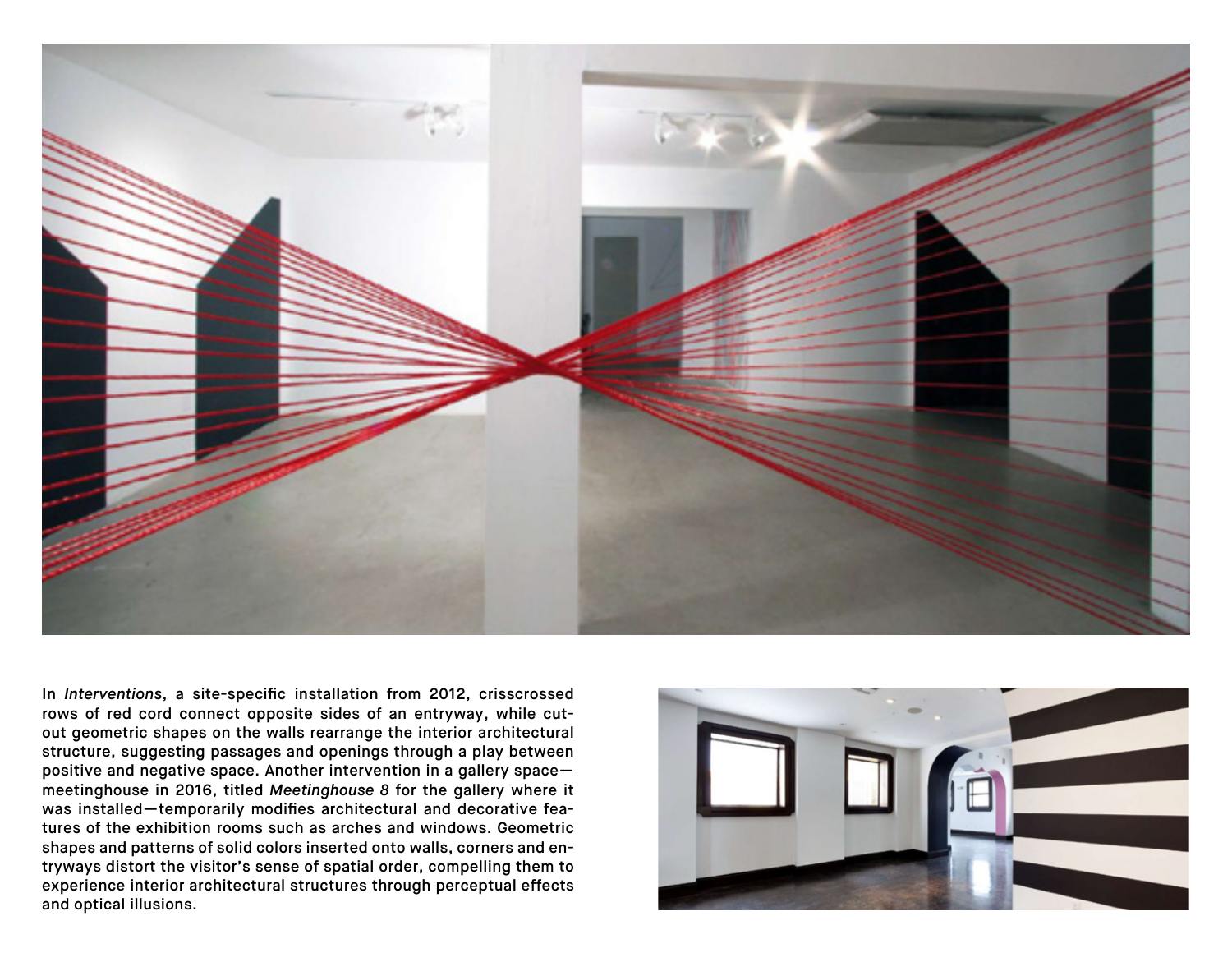Emerging out of the artistic, cultural, and social zeitgeist of the sixties and seventies, during the 1980s artists reinterpreted and remixed minimalism, land, conceptual, and performance art to transform exhibition practices and alter the ways in which audiences engaged with art as a critical and aesthetic experience.3 Belonging to this generation, Rifas' latest body of work is both a continuation and a departure from earlier explorations of the tensions between man-made and natural environments through the use of organic materials and found objects. The drawings, paintings and installations exhibited at The Bass portend a spirit of zest, exuding a generative force that exceeds the rational economy of language traditionally associated with geometric abstraction. For example, the diptych *1696* (2020) alludes to parallel space through mirror images, staging a return to the futuristic and psychedelic aesthetics that had informed minimalism.



The improvisational, choreographic, and kinetic elements characteristic of Rifas' earlier works find continuity in these new minimal forms. Here, geometric structures and flat colors are no longer the exclusive realm of hard-edge painting and functional architecture devoid of ornamentation and decoration. Her compositions are mise-en-scènes conveying texture and emotion. The drama of works such as *Tension in 3 Dimensions* recalls baroque theatricality with its penchant for pathos and optical illusion.

This is particularly relevant in *Fragment*, where a green squared block fit into a corner appears to be connected to two vinyl green squares on the wall. The reflective surfaces and perfect alignment of shapes create the illusion of expanded space. Interaction with the work leads to *deception*, a gesture that subverts the scientific positivism heralded by Op art in the fifties through the satirical language of Pop.



Rifas' whimsical allusions to visual deceit go beyond a mere interest in optics to conjure the "delicate balance between man and nature."4 Her work weaves the interconnected histories of human labor and technology by tracing an alternative route to geometric abstraction. Rooted in the decorative and craft traditions that influenced modern art, Rifas' controlled lines and evenly laid out colors on paper and gesso board speak of a mastery of technique sustained by tireless hours of physical labor. This dedication to manual work puts her in alignment with abstract female artists Carmen Herrera and Zilia Sanchez, two important figures within the minimalist and geometric abstraction movements, who resisted the use of industrial processes to create their art and were excluded from the male dominated canon.



<sup>3</sup> Her affinity with Brazilian Neo-Concretism, particularly with the work of Lygia Clark, has been noted in the catalogue for the exhibition *Karen Rifas: 20/20* at the Emerson Dorsch Gallery in 2020.

<sup>4</sup> Extracted from Karen Rifas' Artist Statement. Karen Rifas, Dossier. (The Bass, Miami, 2021).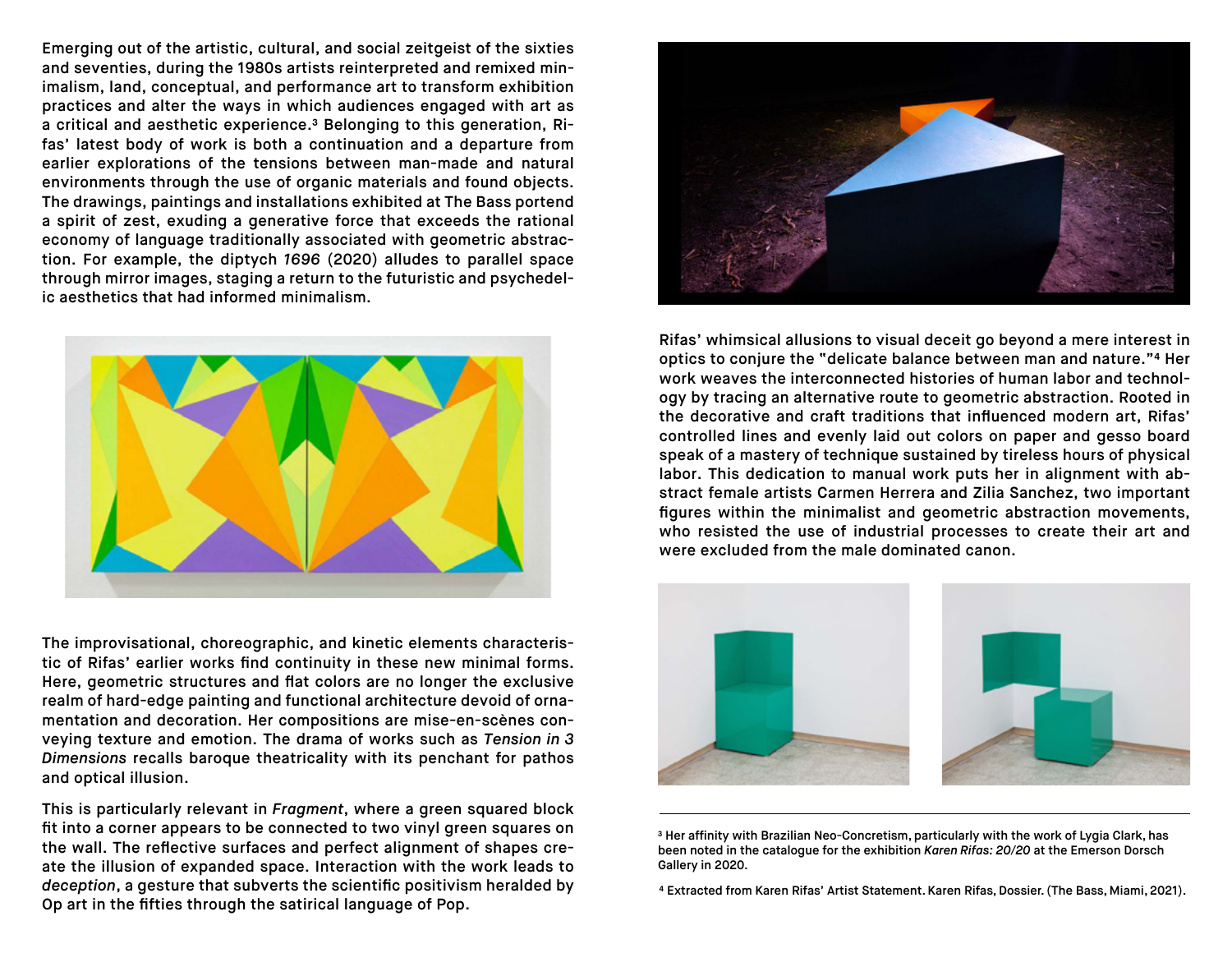



Recalling her days as an art student, Rifas reflects on the masculine aesthetics of abstract sculptural architecture.5 If geometric forms and straight lines had historically been synonymous with technological precision and rationality, weight and monumentality imposed a kind of homogeneity in the sculptural and architectural works of her contemporaries, privileging construction materials along with their bare, somber colors and surfaces. It is out of this realization that Rifas turned to the pliable and versatile qualities of vinyl and adopted the fluorescent and pastel colors that now impart her works with the luminosity and vibrancy of tropical sunlight.

5 From the video component *Karen Rifas: Deceptive Constructions*. "I guess it goes back to my first sculptures, competing with men in the class, so I wanted to make really big sculptures. I made bronze and steel sculptures. Maybe this is why I am looking at this color change, this feminist point of view. It did control me the dominance of male architecture until the pure joy of discovery of paint, which I held myself back from doing for all of these years, it was just a limited palette and more towards sculpture, and now is like discovering this whole new language which I get a chance to play with." https://vimeo.com/302946346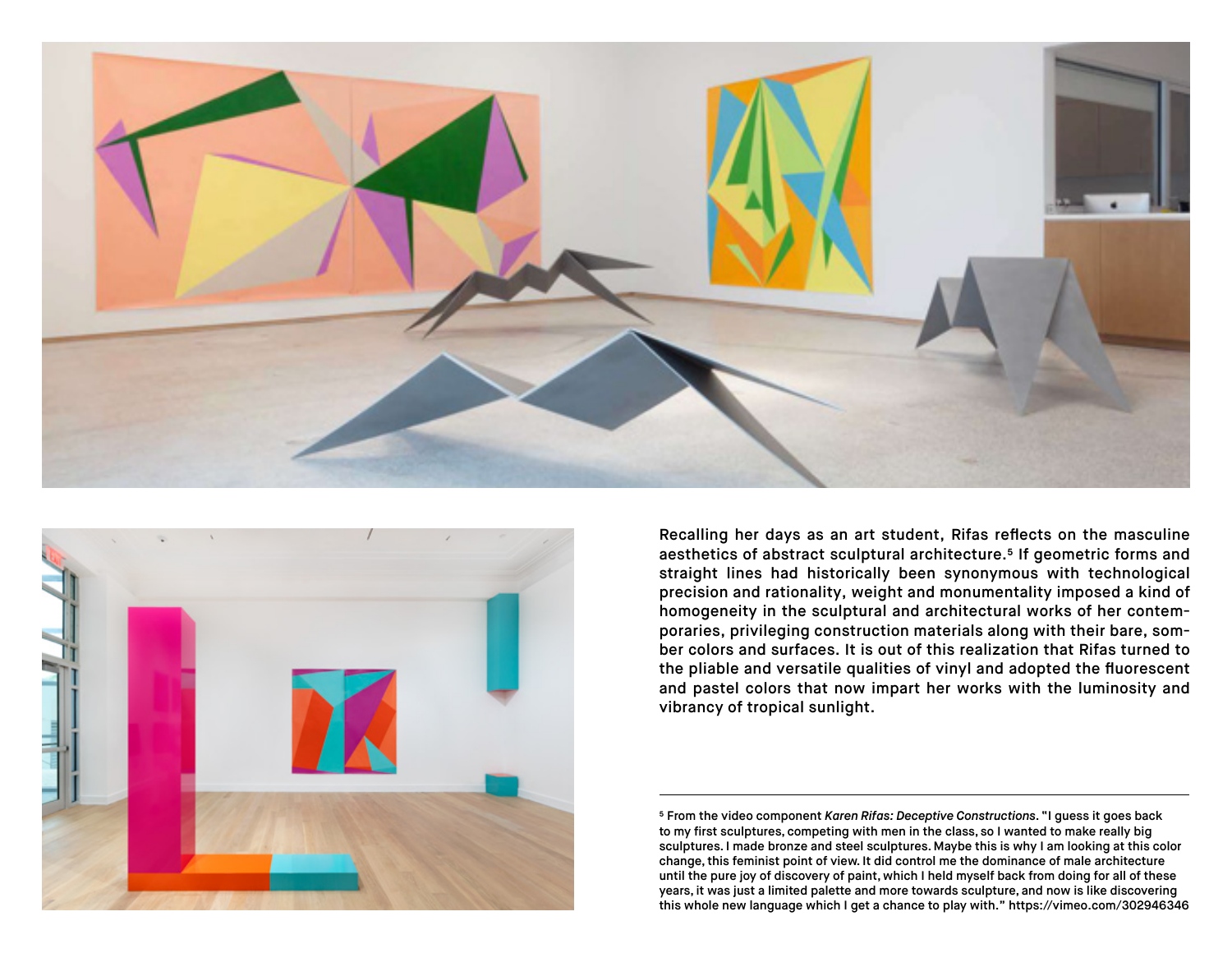

The Chicago-born artist moved with her family to Miami when she was only twelve years old, but the city has been more clearly present in her latest works. The vernacular and regional geometric forms of MiMo architecture, and the brightly painted facades of historic art deco buildings with their fifties-style neon signs have inspired Rifas' formal explorations. Further, the city's lure for pleasure and leisure resonates with her own paralleling of art and play as a way to reclaim the value of "unproductive" time in the formation of culture and community.

As Rifas mobilizes the ludic aesthetics of boardgames, origami and wooden building blocks, she engages the creative process and social interactions implicated in games.<sup>6</sup> In considering art a form of play, a diversion, the artist offers a critique of, and a temporary relief from, the capitalist and unhealthy fixation with productivity.

<sup>6</sup> The work of French intellectual Roger Caillois, especially his book *Man, Play and Games* (1961), was an important influence in the development of participatory art during the decades of the 1970s and 1980s. His work is an inquiry into the creative quality of games, more specifically the play principle, in the domain of culture. Roger Caillois and Meyer Barash. *Man, Play, and Games*. (Urbana: University of Illinois Press, 2001).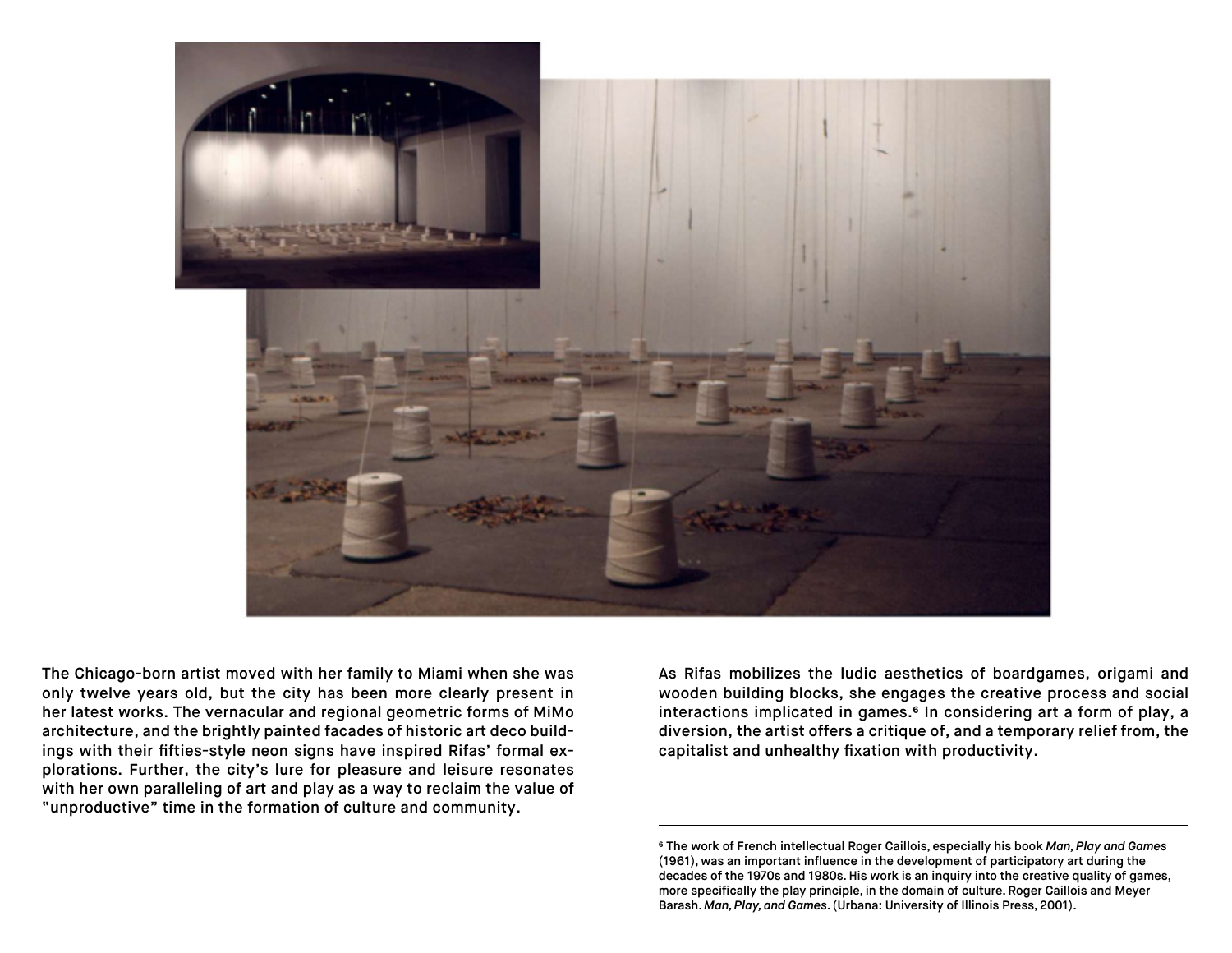The blurring of boundaries between leisure and labor, technology and nature as activities and processes governing life traverses all of Rifas' work. An installation from 1999, titled *The Present Absent*, explores the technological economy of objects that replaces manual labor while causing environmental damage.7 An installation from a year later showcased in the exhibition *Departing Perspectives* pays homage to the environmental and social aesthetics of modern art. Rifas' mounds of shredded paper parody Monet's haystacks through an incisive critique of technologies that replace manual labor and destroy natural resources. The impressionist painter's nostalgic turn to the countryside is here replaced by an absurd scene from which man and nature are already exiled.

In 2019 Karen Rifas was the recipient of the Michael Richards Award from Oolite Arts, which recognized her long career trajectory and celebrated her achievement and commitment to artistic excellence. Moving outside of the white cube, the work of Rifas now reaches a wider audience after becoming fully integrated with the public space. Commissioned by The Bass as part of their Art Outside initiative, Rifas' series of banners *Hang in There* (2020) displayed throughout the sidewalk in South Miami Beach respond to the architecture that surrounds it. Devoid of any information or message, these colorful flags function as markers of place while giving the passers-by a moment of suspension from their accustomed rituals and paths. Minimal and proliferous, reflective and humorous, Rifas' exquisite body of work engages many layers of critique and aesthetic languages that converge and diverge as they are brought into dialogue. Her immersive and ludic environments invite us to question the structures ordering our physical reality and the role perception plays in it, activating the imaginative and inventive possibilities of art as an essential part of our cultural, social, and human experience.



<sup>7</sup> This installation was installed in Brazil and references the depletion of the rain forest. See *Karen Rifas: Deceptive Constructions*, Dossier. The Bass, 2021.